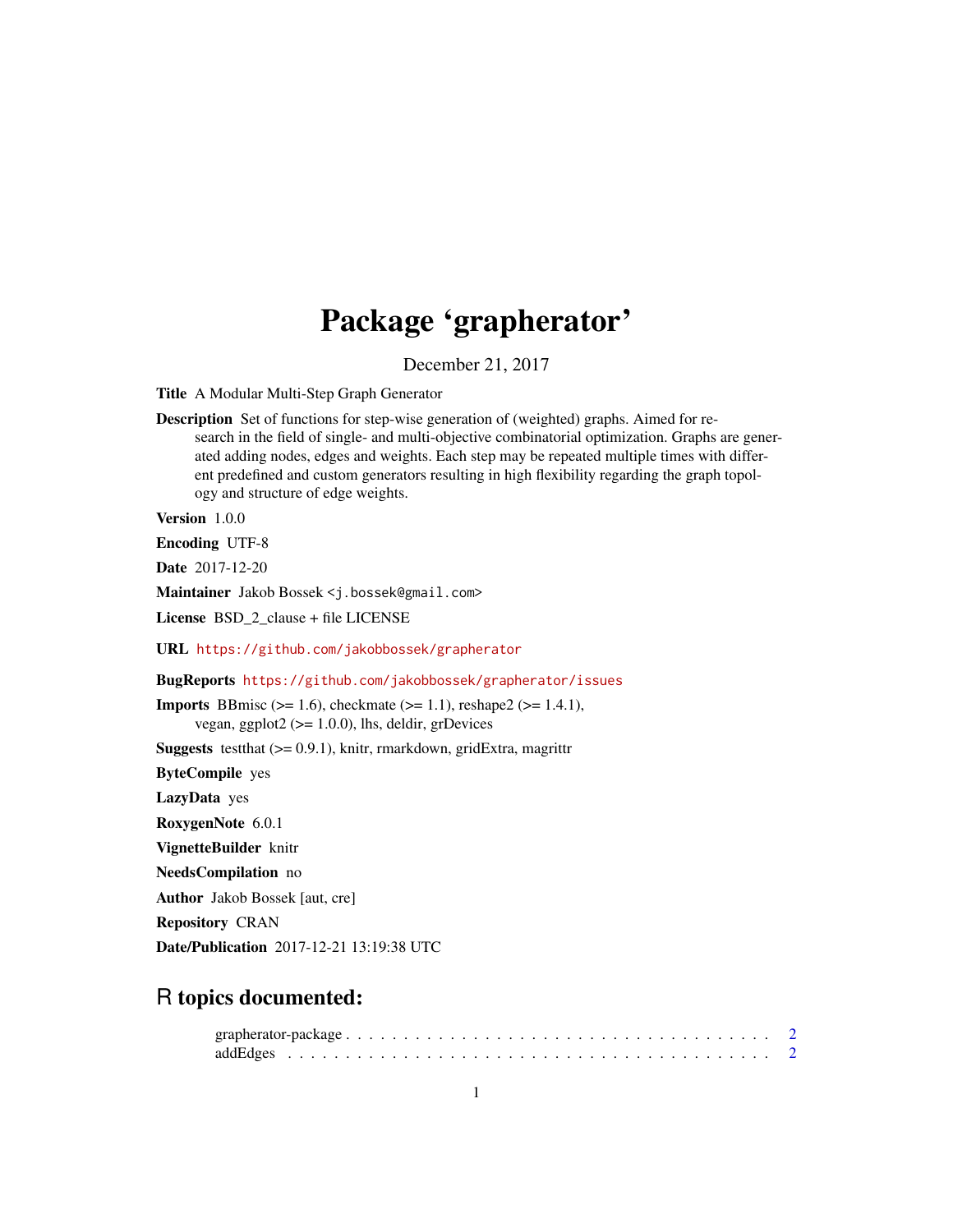#### <span id="page-1-0"></span>2 addEdges and 2 and 2 and 2 and 2 and 2 and 2 and 2 and 2 and 2 and 2 and 2 and 2 and 2 and 2 and 2 and 2 and 2 and 2 and 2 and 2 and 2 and 2 and 2 and 2 and 2 and 2 and 2 and 2 and 2 and 2 and 2 and 2 and 2 and 2 and 2 a

| Index |  |  |  |  |  |  |  |  |  |  |  |  |  |  |  | 20 |
|-------|--|--|--|--|--|--|--|--|--|--|--|--|--|--|--|----|
|       |  |  |  |  |  |  |  |  |  |  |  |  |  |  |  |    |
|       |  |  |  |  |  |  |  |  |  |  |  |  |  |  |  |    |
|       |  |  |  |  |  |  |  |  |  |  |  |  |  |  |  |    |
|       |  |  |  |  |  |  |  |  |  |  |  |  |  |  |  |    |
|       |  |  |  |  |  |  |  |  |  |  |  |  |  |  |  |    |
|       |  |  |  |  |  |  |  |  |  |  |  |  |  |  |  |    |
|       |  |  |  |  |  |  |  |  |  |  |  |  |  |  |  |    |
|       |  |  |  |  |  |  |  |  |  |  |  |  |  |  |  |    |
|       |  |  |  |  |  |  |  |  |  |  |  |  |  |  |  |    |
|       |  |  |  |  |  |  |  |  |  |  |  |  |  |  |  |    |
|       |  |  |  |  |  |  |  |  |  |  |  |  |  |  |  |    |
|       |  |  |  |  |  |  |  |  |  |  |  |  |  |  |  |    |

#### grapherator-package *grapherator: A modular multi-step graph generator*

#### **Description**

Due to lack of real world graphs, e.g., the optimization community often relies on artificial graphs to benchmark algorithms. The grapherator package implements a multi-step approach for the generation of weighted graphs. A set of predefined node, edge and weight generators allows for fast and convenient graph generation. Furthermore, the modular structure of the package enables writing user-defined generators and use them within the framework in a plug-and-play style.

## Generation philosophy

The graph generation follows a three step procedure. A bare graph (see [graph](#page-12-1)), i.e., an empty graph object, the following three serves as a staring point for several iterations of the following steps. Note that once edges have been added, no furhter nodes may be added. Likewise, after weights have been attached to edges, no further edges may be added. 1) Node generation via [addNodes](#page-4-1): nodes are generated by placing node coordinates in the two-dimensional Euclidean plane using different node generators. 2) Edge generation via [addEdges](#page-1-1): links between nodes are established via one or multiple edge generators. 3) Weight generation via [addWeights](#page-5-1): One or more weights are attached to each edge by different weight generators.

<span id="page-1-1"></span>addEdges *Add edges to graph.*

#### Description

This method allows to add edges to a grapherator graph. The method can be applied multiple times with different parameterizations. E.g., add edges in clusters first and add edges between clusters in a second step.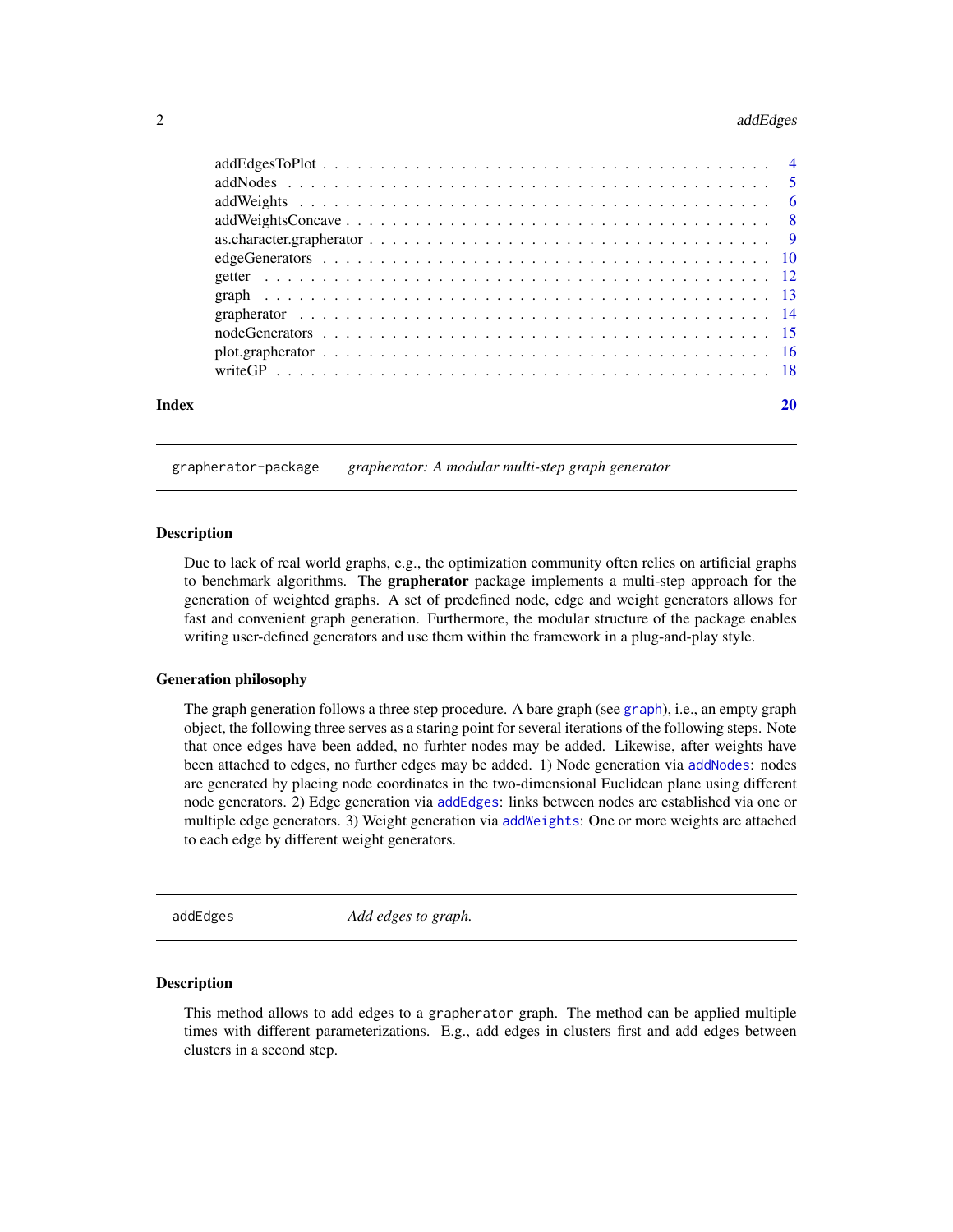#### <span id="page-2-0"></span>addEdges 3

# Usage

```
addEdges(graph, generator, type = "all", k = NULL, cluster.ids = NULL,
  ...)
```
# Arguments

| graph       | [grapherator]<br>Graph.                                                                                                                                                                                                                                                                                                                      |
|-------------|----------------------------------------------------------------------------------------------------------------------------------------------------------------------------------------------------------------------------------------------------------------------------------------------------------------------------------------------|
| generator   | $[function(graph, \ldots)]$<br>Method applied to graph in order to determine which edges to add.                                                                                                                                                                                                                                             |
| type        | [character(1)]<br>Value "all" applies generator to all nodes. Value "intracluster" instead ap-<br>plies the method for each cluster seperately. Value "intercluster" selects each<br>k nodes from each cluster and applies generator to the union. Lastly, value<br>"intercenter" selects the cluster centers exclusively. Default is "all". |
| k           | [integer   NULL]<br>Integer vector specifying the number of nodes selected randomly from each<br>cluster to be selected for edge construction. May be a scalar value or a vec-<br>tor of length graph\$n. clusters. NAs are allowed and indicate clusters to be<br>ignored.                                                                  |
| cluster.ids | [integer   NULL]<br>Ignored unless type is not set to "intracluster". Integer vector of cluster IDs. If<br>NULL the generator is applied within each cluster.                                                                                                                                                                                |
| .           | [any]<br>Further arguments passed down to edge generator generator.                                                                                                                                                                                                                                                                          |

#### Value

[grapherator](#page-13-1) Graph.

# References

Erdos, P., and A. Renyi. 1959. "On random graphs, I." Publicationes Mathematicae (Debrecen) 6: 290-97.

Waxman, B. M. 1988. "Routing of Multipoint Connections."" IEEE Journal on Selected Areas in Communications 6 (9): 1617-22. doi:10.1109/49.12889.

Knowles, J. D., and D. W. Corne. 2001. "Benchmark Problem Generators and Results for the Multiobjective Degree-Constrained Minimum Spanning Tree Problem." In Proceedings of the 3rd Annual Conference on Genetic and Evolutionary Computation, 424-31. GECCO'01. San Francisco, CA, USA: Morgan Kaufmann Publishers Inc.

# See Also

Other graph generators: [addNodes](#page-4-1), [addWeights](#page-5-1), [graph](#page-12-1)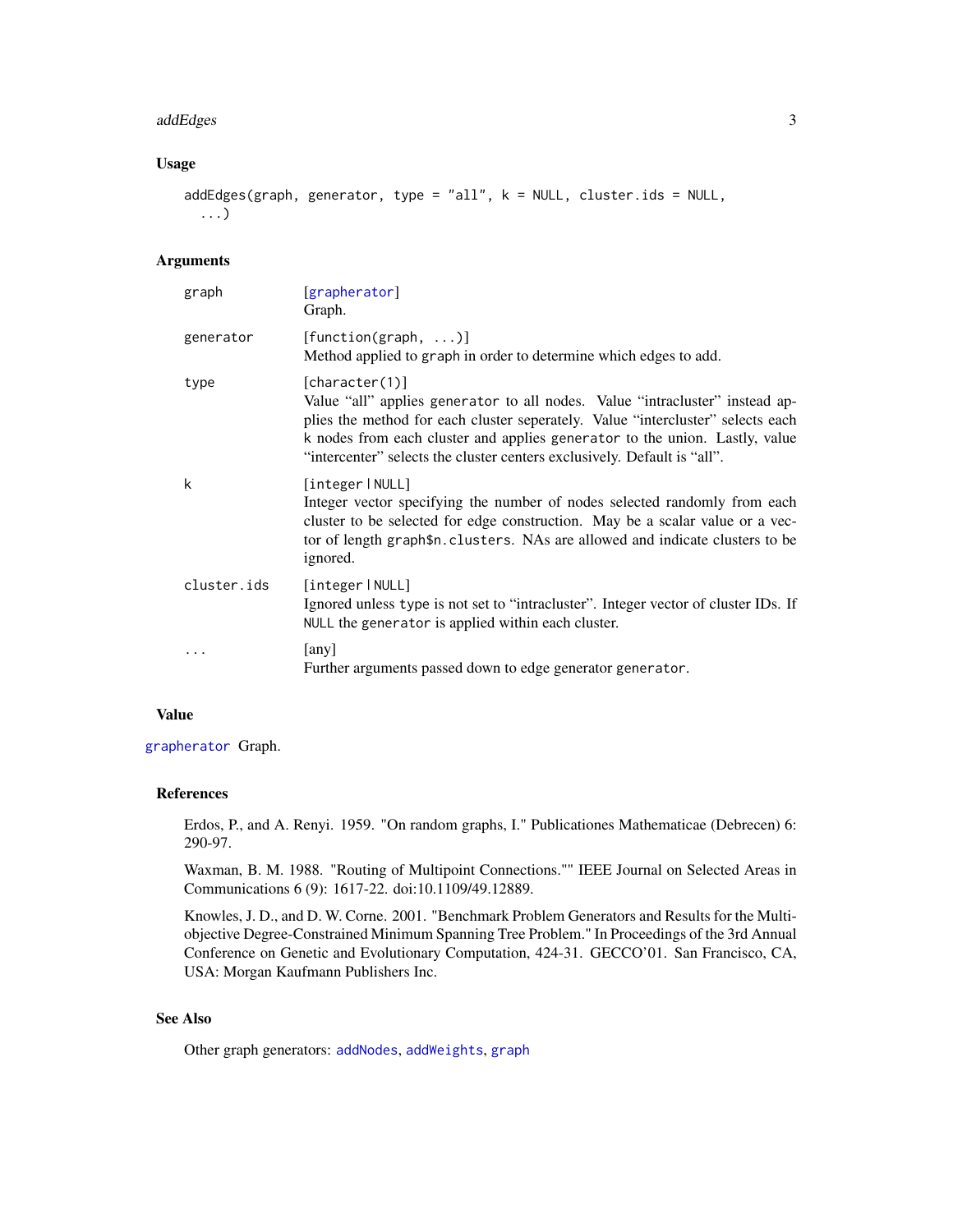## Examples

```
g = graph(0, 1000)g = addNodes(g, n = 5, generator = addNodesLHS)g = addNodes(g, n = c(3, 10, 20, 10, 40), by centers = TRUE, generator = addNodesUniform,lower = c(0, 0), upper = c(30, 30))# user different edge generators for clusters
g = addEdges(g, generator = addEdgesDelauney, type = "intracluster", cluster.ids = 1:3)
g = addEdges(g, generator = addEdgesSpanningTree, type = "intracluster", cluster.ids = 4:5)
# link cluster centers
g = addEdges(g, generator = addEdgesSpanningTree, runs = 2, type = "intercenter")# additional random links between each 2 nodes from each cluster
g = addEdges(g, generator = addEdgesGilbert, p = 0.4, type = "intercluster", k = 2)
```
addEdgesToPlot *Highlight edges in graph.*

# Description

Highlights edges in coordinate plot.

## Usage

```
addEdgesToPlot(x, g, edge.list, ...)
```
# Arguments

| x         | [ggplot]<br>Coordinate plot generated via plot.grapherator. |
|-----------|-------------------------------------------------------------|
| g         | [grapherator]<br>Graph.                                     |
| edge.list | [matrix]<br>Matrix of edges (each column is one edge).      |
|           | [any]<br>Arguments passed down to geom_segment.             |

#### Value

[ggplot](#page-0-0) Modified x.

# Examples

```
## Not run:
g = graph(0, 100)g = addNodes(g, n = 10, generator = addNodesUniform)g = addEdges(g, generator = addEdgesComplete)
pl = plot(g)$pl.coords
el = matrix(c(1, 2, 1, 3, 4, 5, 3, 4), nrow = 2L)pl = addEdgesToPlot(pl, g, el)
```
<span id="page-3-0"></span>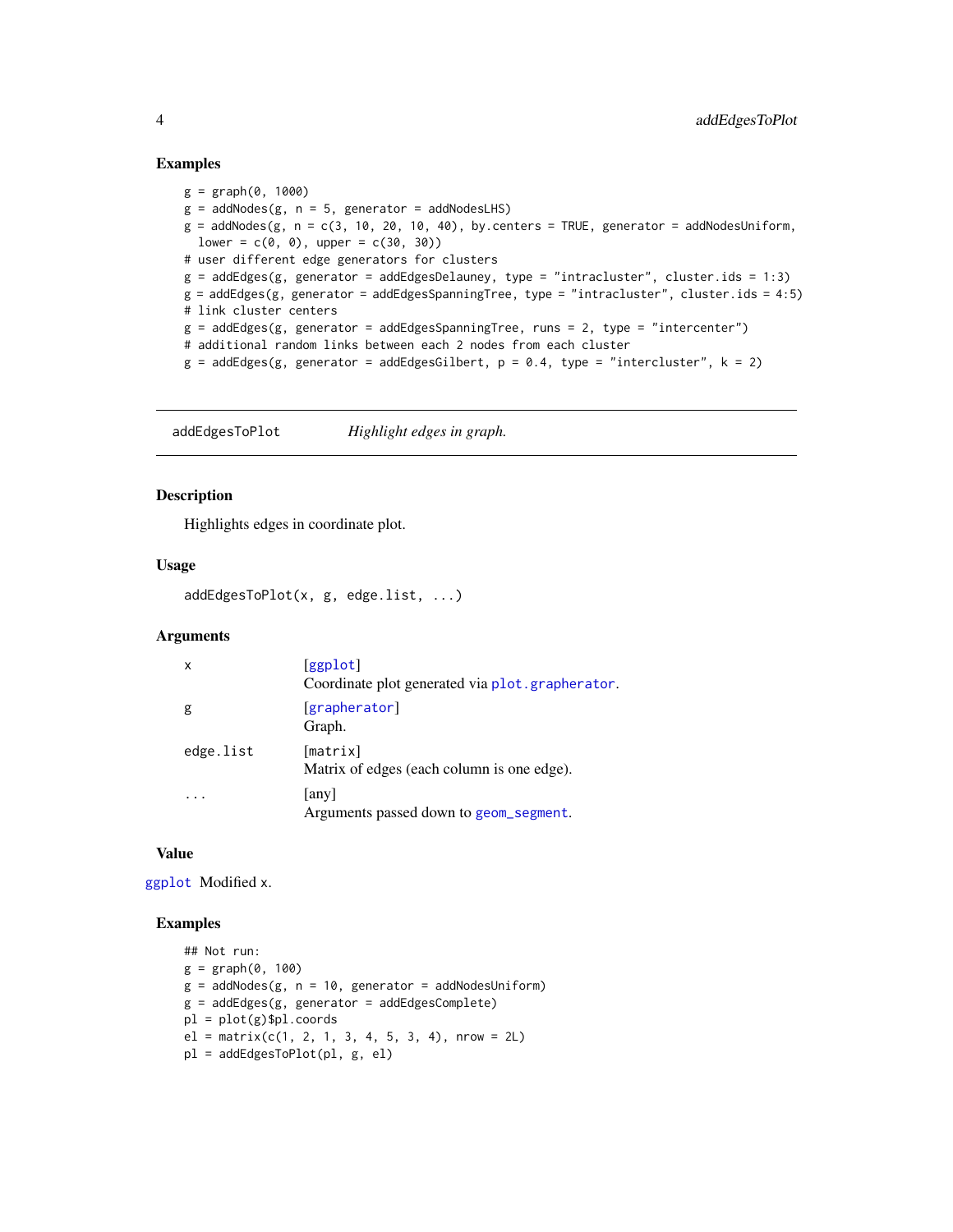#### <span id="page-4-0"></span>addNodes 5

print(pl)

## End(Not run)

<span id="page-4-1"></span>addNodes *Add nodes to graph.*

# Description

Places node coordinates in the two-dimensional Euclidean plane.

# Usage

```
addNodes(graph, n, generator, coordinates = NULL, by.centers = FALSE,
  skip. centers = integer(@L), par.fun = NULL, ...)
```

| graph        | [grapherator]<br>Graph.                                                                                                                                                                                                                                                                                                               |
|--------------|---------------------------------------------------------------------------------------------------------------------------------------------------------------------------------------------------------------------------------------------------------------------------------------------------------------------------------------|
| n            | [integer]<br>Number of nodes to place. If by centers is FALSE a single integer value<br>is expected. Otherwise, a vector $v$ may be passed. In this case $v[i]$ coordi-<br>nates are generated for each cluster. However, if a single value is passed and<br>by. center $==$ TRUE, each cluster is assigned the same number of nodes. |
| generator    | $[function(graph, \ldots)]$<br>Function used to generate nodes. The functions needs to expect the number<br>of points to generate as the first argument n. Additional control argument are<br>possible.                                                                                                                               |
| coordinates  | [matrix(n, 2)]<br>Matrix of coordinates (each row is one node/point). Default is NULL. If this is set,<br>setting of generator, by. centers, and par. fun are ignored. This parameter is<br>handy, if one wants to add coordinates by hand. Default is NULL.                                                                          |
| by.centers   | [logical(1)]<br>Should coordinates be placed for each cluster center seperately? This enables<br>generation of clustered graphs. Default is FALSE.                                                                                                                                                                                    |
| skip.centers | [integer]<br>Optional IDs of cluster centers not to consider in clustered node generation, i.e.,<br>if by centers $=$ TRUE. Default is not to skip any cluster.                                                                                                                                                                       |
| par.fun      | [function(cc)   NULL]<br>Optional function which is applied to each cluster center before the generation of<br>coordinates in case by. centers is TRUE. This enables to specifically determine<br>additional parameters for the generator for each cluster.                                                                           |
| $\cdots$     | [any]<br>Further arguments passed down to generator.                                                                                                                                                                                                                                                                                  |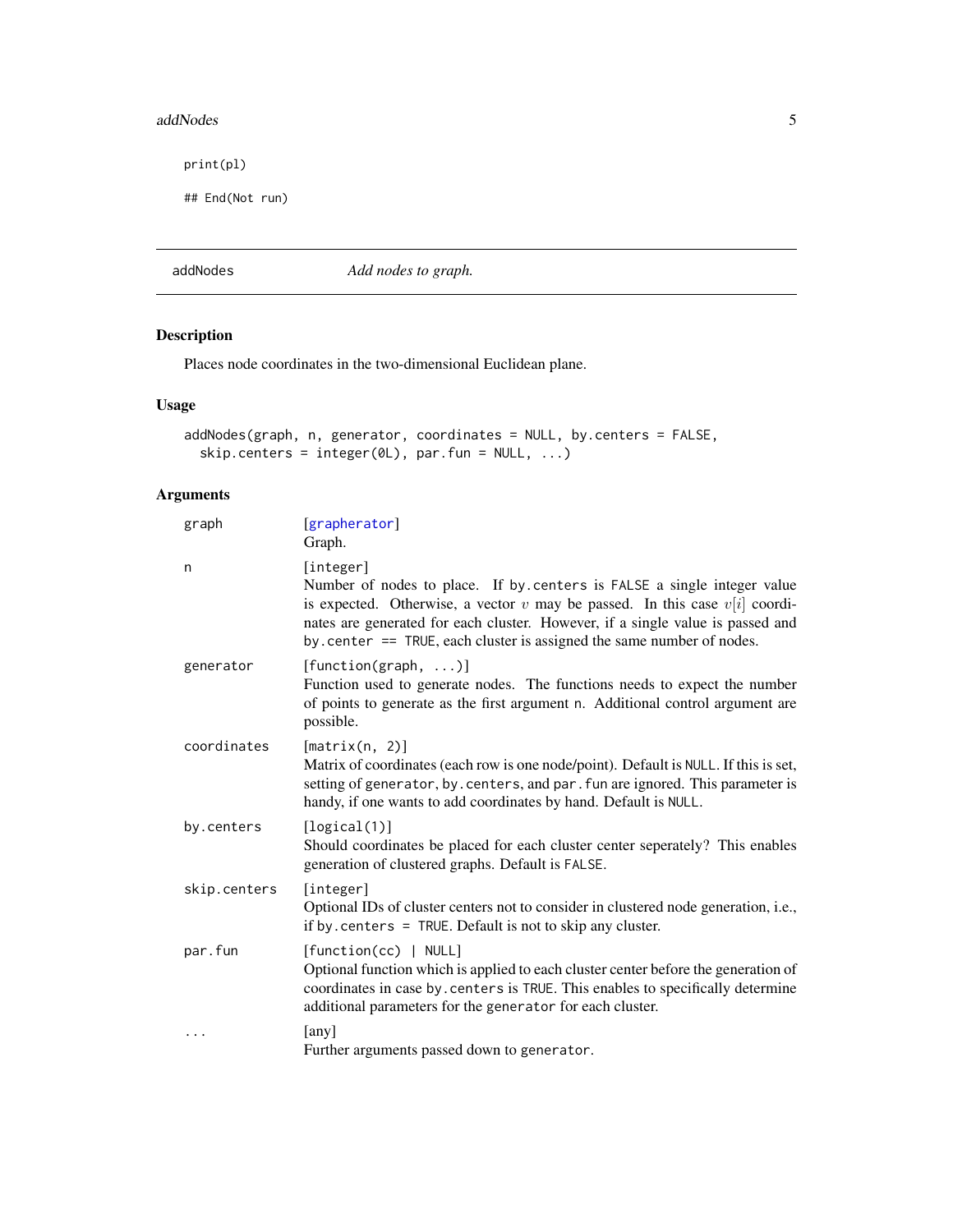#### Value

[grapherator](#page-13-1) Graph.

# See Also

Other graph generators: [addEdges](#page-1-1), [addWeights](#page-5-1), [graph](#page-12-1)

# Examples

```
# Clustered graph
g = graph(0, 1000)g = addNodes(g, n = 5, generator = addNodesLHS)g = addNodes(g, n = c(3, 10, 20, 10, 40), by. centers = TRUE, generator = addNodesUniform,lower = c(0, 0), upper = c(30, 30))## Not run:
plot(g, show.edges = FALSE)$pl.coords
## End(Not run)
# Mixed graph
g = graph(0, 100)g = addNodes(g, n = 100, generator = addNodesLHS)g = addNodes(g, n = 100, generator = addNodesGrid)## Not run:
plot(g, show.edges = FALSE)$pl.coords
## End(Not run)
```
<span id="page-5-1"></span>addWeights *Add weights to graph.*

# Description

addWeights allows to add edge weights to a graph. This is the last step of the graph generation process. Note that adding edges is not possible once addWeights was called once.

# Usage

```
addWeights(graph, generator = NULL, weights = NULL, symmetric = TRUE,
  to.int = FALSE, ...)
```

| graph     | [grapherator]<br>Graph.                                                                                      |
|-----------|--------------------------------------------------------------------------------------------------------------|
| generator | $[function(graph, \ldots)]$<br>Function used to generate weights. The functions needs to expect the graph as |
|           | the first argument graph. Additional control argument are possible.                                          |

<span id="page-5-0"></span>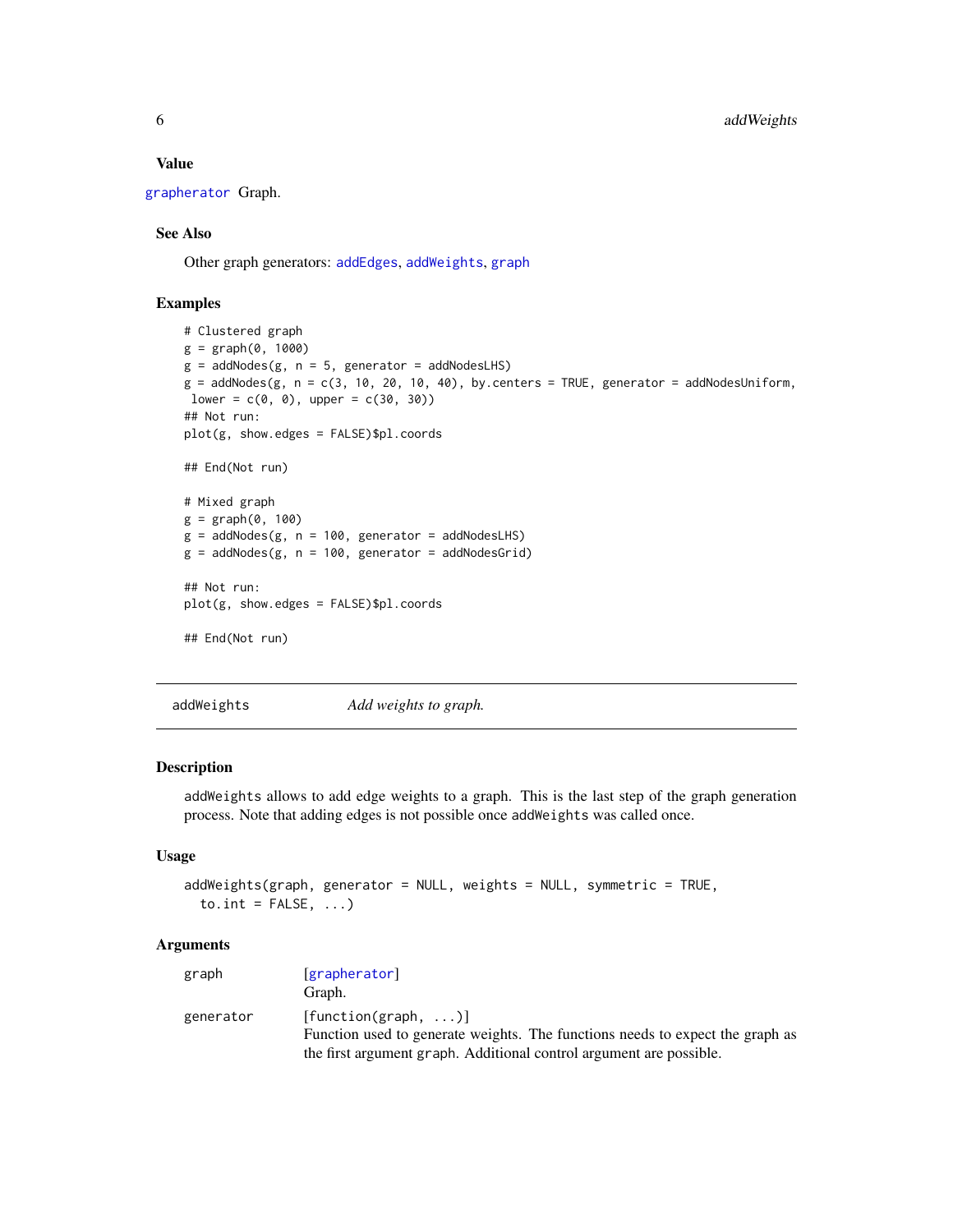# <span id="page-6-0"></span>addWeights 7

| weights   | [matrix]                                                                                                                                                                           |
|-----------|------------------------------------------------------------------------------------------------------------------------------------------------------------------------------------|
|           | Square matrix of weights. If some weights are already assigned, pay attention to<br>the correct dimensions. If this is passed all other arguments are ignored. Default<br>is NULL. |
| symmetric | [logical(1)]<br>Should the weights be symmetric, i.e., $w(i, j) = w(j, i)$ for each pair i, j of<br>nodes? Default is TRUE.                                                        |
| to.int    | [logical(1)]<br>Should weights be rounded to integer? Default is FALSE.                                                                                                            |
| $\ddotsc$ | any<br>Additional arguments passed down to generator.                                                                                                                              |

# Value

#### [grapherator](#page-13-1) Graph.

# See Also

Other graph generators: [addEdges](#page-1-1), [addNodes](#page-4-1), [graph](#page-12-1)

## Examples

```
# first we define a simple graph
g = graph(0, 100)g = addNodes(g, n = 5, generator = addNodesLHS)g = addNodes(g, n = c(3, 10, 20, 10, 40), by. centers = TRUE, generator = addNodesUniform,lower = c(0, 0), upper = c(15, 15)g = addEdges(g, generator = addEdgesDelauney)# first graph contains two integer random weights per edge
g1 = addWeights(g, generator = addWeightsRandom, method = runif, min = 10, max = 20, to.int = TRUE)g1 = addWeights(g, generator = addWeightsRandom, method = runif, min = 10, max = 30, to.int = TRUE)## Not run:
plot(g1)$pl.weights
## End(Not run)
# next one contains correlated weights. The first weight corresponds to the
# Euclidean distance of the points, the second is generated in a way, that
# a given correlation rho is achieved.
g2 = addWeights(g, generator = addWeightsCorrelated, rho = -0.7)## Not run:
plot(g2)$pl.weights
## End(Not run)
# Last example contains two weights per edge: the first one is the Manhattan
# block distance between the nodes in the plane. The second one is the Euclidean
# distance plus a normally distributed jitter. Here we write a custom weight
# generator which returns two weight matrizes.
myWeightGenerator = function(graph, ...) {
```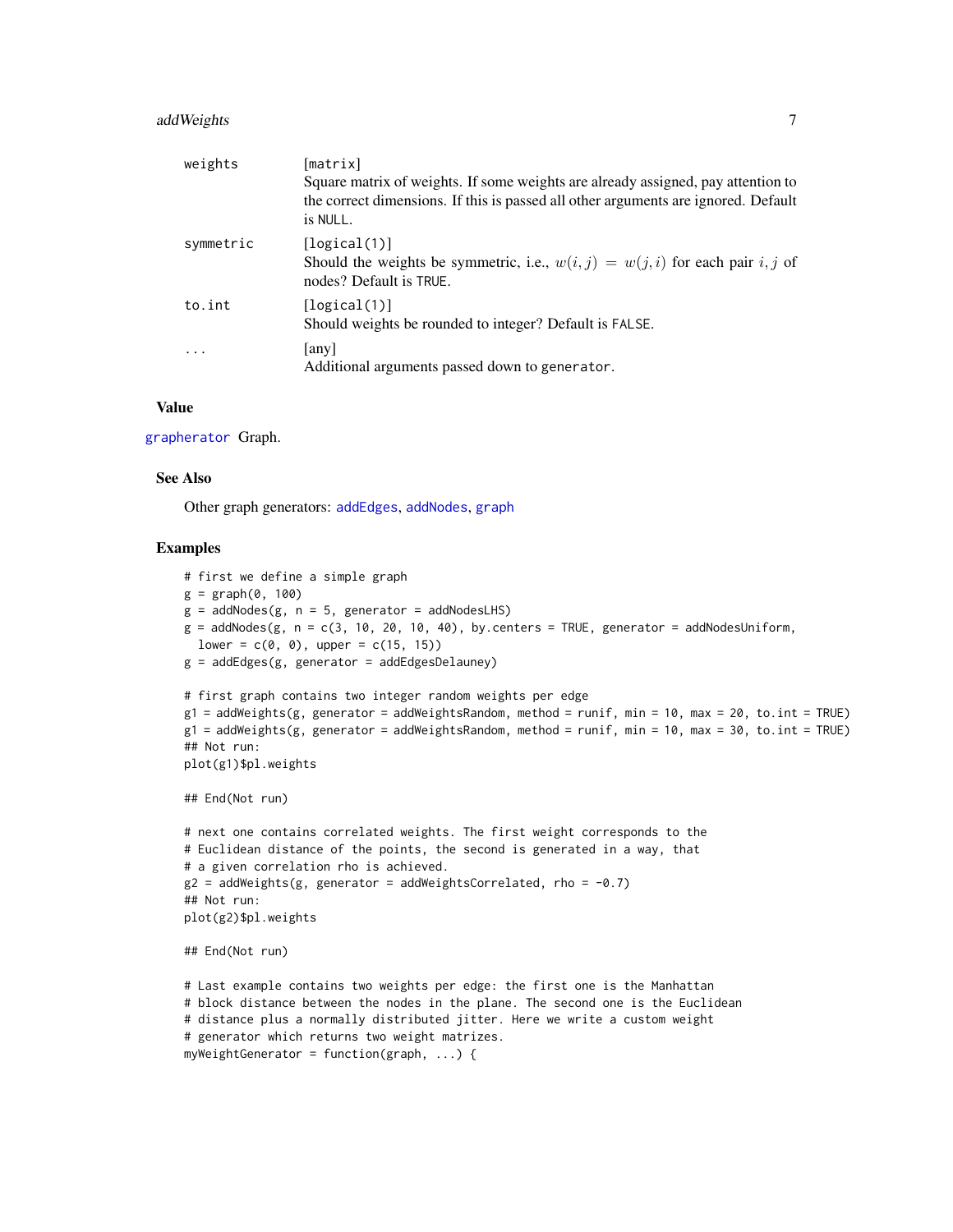```
n = getNumberOfNodes(graph)
 adj.mat = getAdjacencyMatrix(graph)
 coords = getNodeCoordinates(graph)
 man.dist = as.matrix(dist(coords), method = "manhattan")
 euc.dist = as.matrix(dist(coords)) + abs(rnorm(n * n, ...))
 # keep in mind non-existent edges
 euc.dist[!adj.mat] = man.dist[!adj.mat] = Inf
 # return the necessary format
 return(list(weights = list(man.dist, euc.dist), generator = "MyWG"))
}
g3 = addWeights(g, generator = myWeightGenerator, mean = 30, sd = 5)## Not run:
plot(g3)$pl.weights
## End(Not run)
```
addWeightsConcave *@title Weight generators.*

#### Description

Function for adding weight(s) to edges. The following functions are implemented and may be passed as argument generator to [addWeights](#page-5-1):

- addWeightsRandom Add purely random weights. Calls the passed method, e.g., method = runif to generate weights.
- addWeightsDistance Weights correspond to a distance metric based on the node coordinates in the Euclidean plane. Internally function [dist](#page-0-0) is called.
- addWeightsCorrelated This method generates two weight matrices with correlated weights. The correlation may be adjusted by the rho argument. Here, the first weight of an edge is the Euclidean distance between the nodes in the plane and the second one is generated in a way, that the correlation is close to rho.
- addWeightsCocave This method is interesting for generating bi-objective graphs to benchmark algorithms for the multi-criteria spanning tree problem. Graphs generated this way expose a concave Pareto-front.

#### Usage

addWeightsConcave(graph, xhi = 10, nu = 20, M = 100,  $\ldots$ )

addWeightsCorrelated(graph, rho, ...)

addWeightsDistance(graph, method, ...)

```
addWeightsRandom(graph, method, ...)
```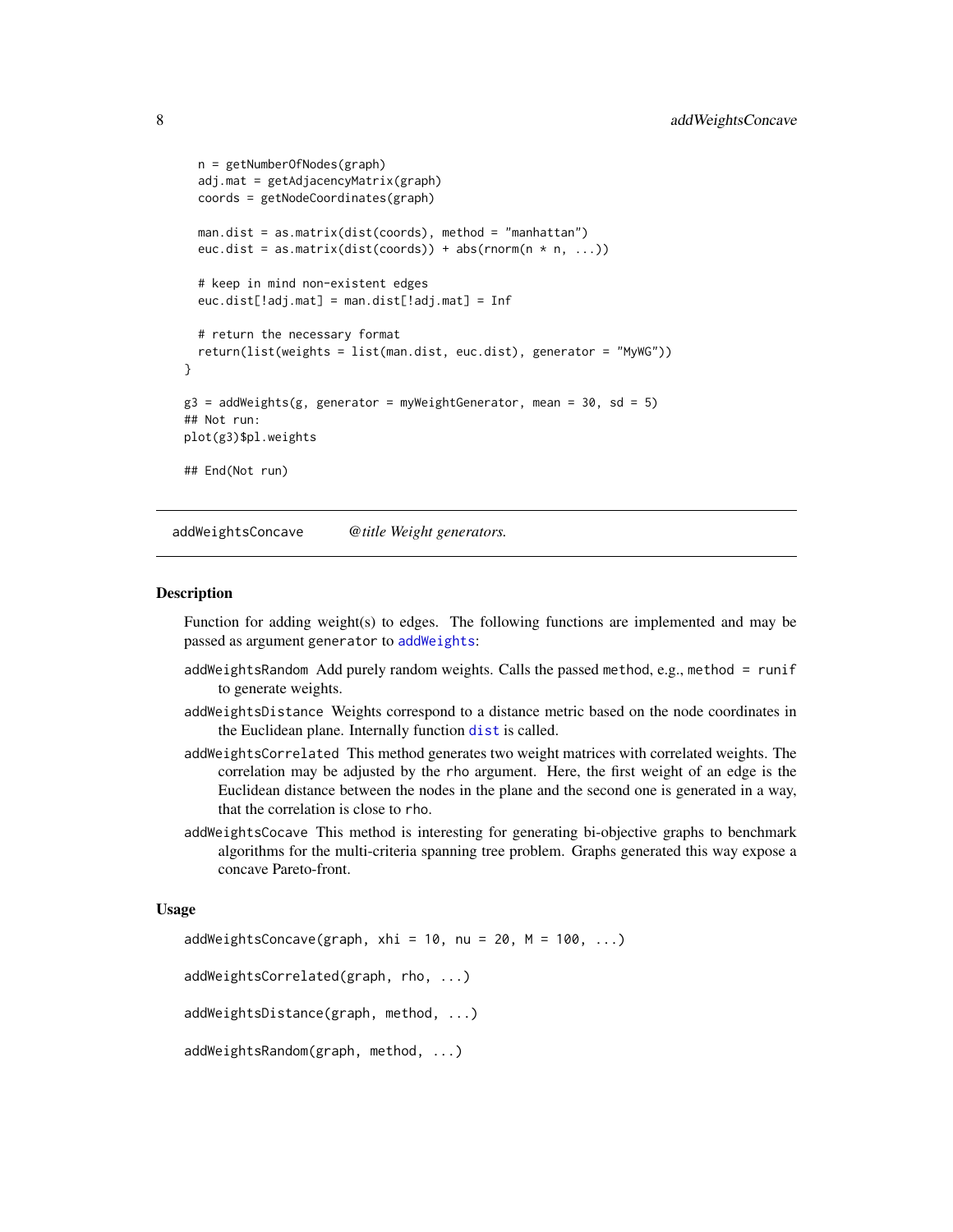# <span id="page-8-0"></span>Arguments

| graph    | [grapherator]<br>Graph.                                                                                                                                                                                                         |
|----------|---------------------------------------------------------------------------------------------------------------------------------------------------------------------------------------------------------------------------------|
| xhi      | [integer(1)]<br>Positive integer for add Weights Concave. Default is 10.                                                                                                                                                        |
| nu       | [integer(1)]<br>Positive integer for addWeightsConcave. Default is 20.                                                                                                                                                          |
| M        | [interer(1)]<br>Maximum weight for weights generated via addWeightsConcave. Note that M<br>minus xhi needs to be much bigger than nu. Default is 100.                                                                           |
| $\cdots$ | [any] Further arguments. Not used at the moment. This may be useful for user-<br>written weight generators.                                                                                                                     |
| rho      | [numeric(1)]<br>Desired correlation, i.e., value between -1 and 1, of edge weights for addWeightsCorrelated.                                                                                                                    |
| method   | [character(1)   function(n, )]<br>String representing the distance measure to use for add Weights Distance (see<br>method argument of $dist$ ) or function(n, ) used to generate random<br>weights in case of addWeightsRandom. |

# Value

list A list with components

weights [list ] List of weight matrices. Even in the case of one weight matrix it is wrapped in a list of length one.

generator [character(1) ] String description of the generator used.

# Note

These functions are not meant to be called directly. Instead, they need to be assigned to the generator argument of [addWeights](#page-5-1).

as.character.grapherator

*Graph string representation.*

# Description

Given a [grapherator](#page-13-1) object the function returns a string representation. Basically this is a concatenation of meta data, node, edge and weight generator types of the following format: N<n.nodes>- E<n.edges>-C<n.clusters>-W<n.weights>—<node-types>—<edge-types>—<weight-types> where n.x is the number of x of the graph.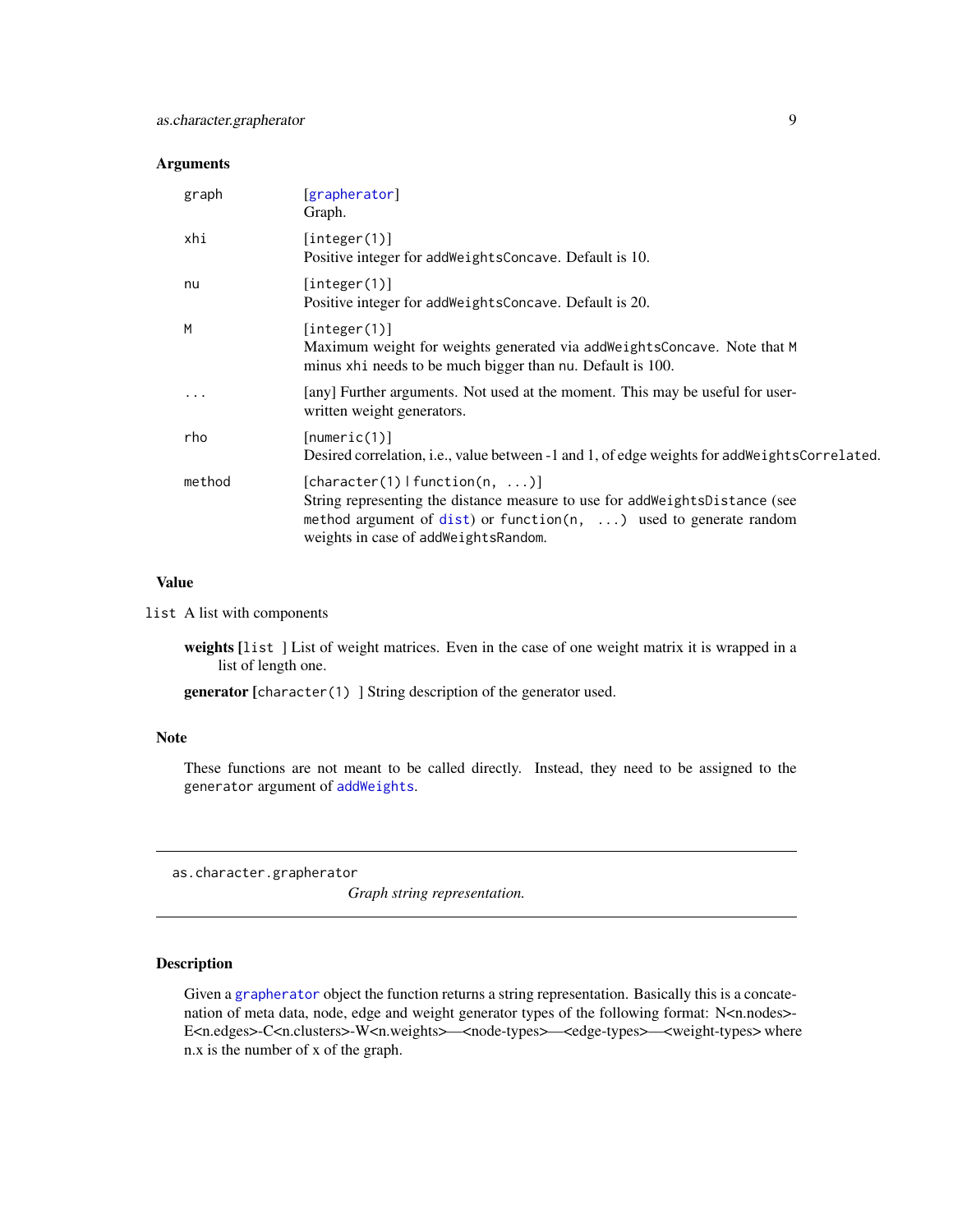## Usage

```
## S3 method for class 'grapherator'
as.character(x, ...)
```
## Arguments

| X | [grapherator]<br>Graph.          |
|---|----------------------------------|
|   | [any]<br>Not used at the moment. |

## Value

character(1)

# **Examples**

```
g = graph(lower = c(0, 0), upper = c(100, 100))g = addNodes(g, n = 3, generator = addNodesUniform)g = addNodes(g, n = 14, by. centers = TRUE, generator = addNodesUniform,lower = c(0, 0), upper = c(10, 10))g = addEdges(g, generator = addEdgesWaxman, alpha = 0.2,beta = 0.2, type = "intracluster")
g = addEdges(g, generator = addEdgesDelauney, type = "intercenter")
g = addWeights(g, generator = addWeightsCorrelated, rho = -0.9)g = addWeights(g, generator = addWeightsDistance, method = "euclidean")
as.character(g)
```
edgeGenerators *Edge generators.*

#### <span id="page-9-1"></span>Description

Function to add edges into a graph. The following methods are implemented so far:

- addEdgesComplete Generates a simple complete graph. I.e., an edge exists between each two nodes. However, no self-loops or multi-edges are included.
- addEdgesGrid Only usefull if nodes are generated via [addNodesGrid](#page-14-1). This method generates a Manhattan-like street network.
- addEdgesOnion This method determines the nodes on the convex hull of the node cloud in the euclidean plane and adds edges between neighbour nodes. Ignoring all nodes on the hull, this process is repeated iteratively resulting in an onion like peeling topololgy. Note that the graph is not connected! In order to ensure connectivity, another edge generator must be applied in addition, e.g., addEdgesSpanningTree.
- addEdgesDelauney Edges are determined by means of a Delauney triangulation of the node coordinates in the Euclidean plane.

<span id="page-9-0"></span>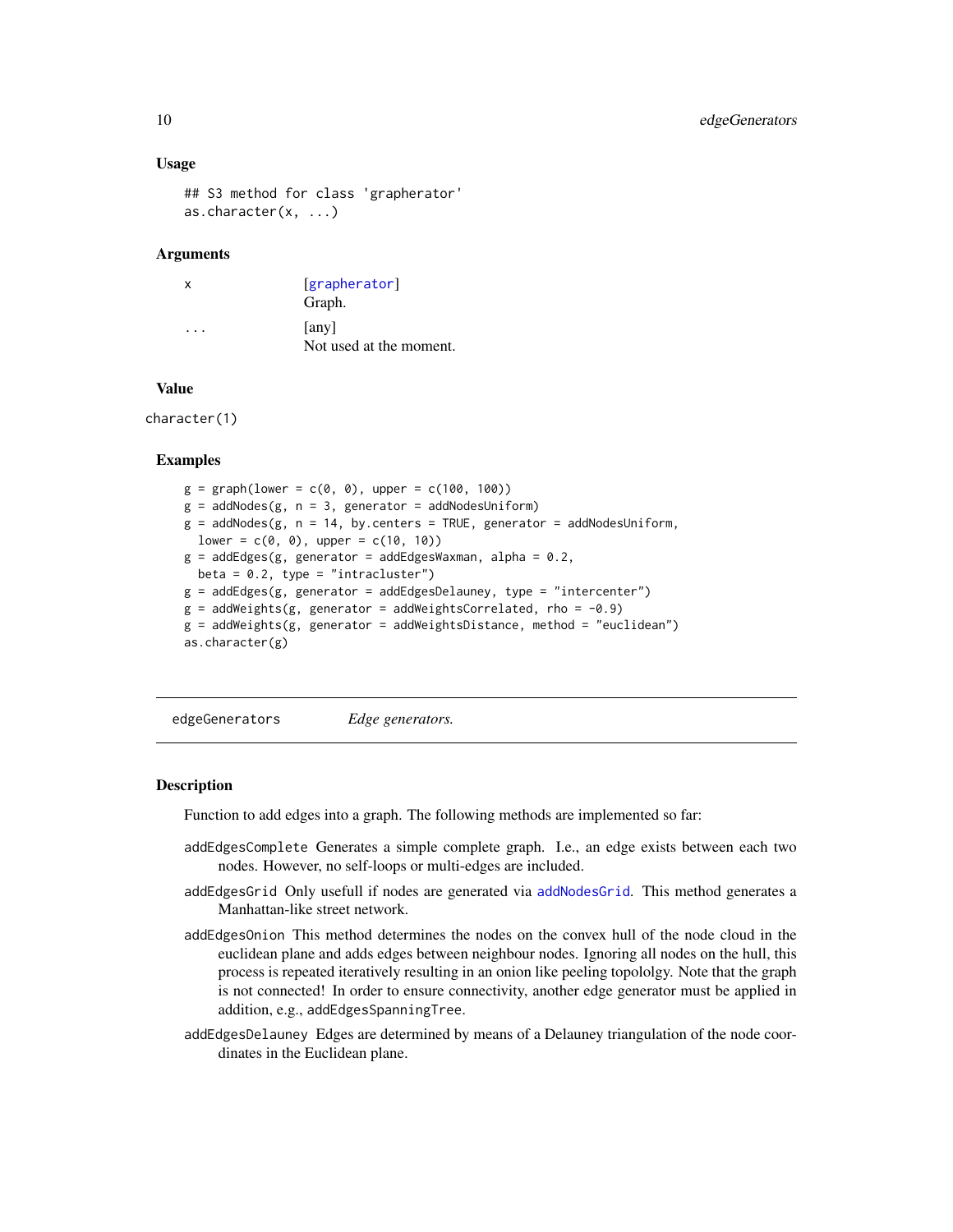<span id="page-10-0"></span>addEdgesWaxman Edges are generated using the Waxman-model, i.e., the probability  $p_{ij}$  for the edge  $(i, j)$  is given by

$$
p_{ij} = \alpha e^{-\beta d_{ij}}
$$

, where  $\alpha, \beta \ge 0$  are control parameters and  $d_{ij}$  is the Euclidean distance of the nodes i and j.

- addEdgesSpanningTree A minimum spanning tree is computed based on a complete random weight matrix. All edges of the spanning tree are added. If runs is greater 1, the process is repeated for runs. However, already added edges are ignored in subsequent runs. This method is particularly useful to assist probablistic methods, e.g., Waxman model, in order to generate connected graphs.
- addEdgesGilbert Use Gilbert-model to generate edges. I.e., each edge is added with probability  $p \in [0, 1].$

addEdgesErdosRenyi In total  $m \leq n(n-1)/2$  edges are added at random.

## Usage

```
addEdgesComplete(graph, ...)
```

```
addEdgesGrid(graph, ...)
```

```
addEdgesOnion(graph, ...)
```
addEdgesDelauney(graph, ...)

 $addEdgesWaxman(graph, alpha = 0.5, beta = 0.5, ...)$ 

```
addEdgesGilbert(graph, p, ...)
```

```
addEdgesErdosRenyi(graph, m, ...)
```

```
addEdgesSpanningTree(graph, runs = 1L, ...)
```

| graph     | [grapherator]<br>Graph.                                                                                                     |
|-----------|-----------------------------------------------------------------------------------------------------------------------------|
| $\ddotsc$ | any<br>Not used at the moment.                                                                                              |
| alpha     | [numeric(1)]<br>Positive number indicating the average degree of nodes in the Waxman model.<br>Default is 0.5.              |
| beta      | [numeric(1)]<br>Positive number indicating the scale between short and long edges in the Wax-<br>man model. Default is 0.5. |
| p         | [numeric(1)]<br>Probability for each edge $(v_i, v_j), i, j = 1, , n$ to be added for Gilbert graphs.                       |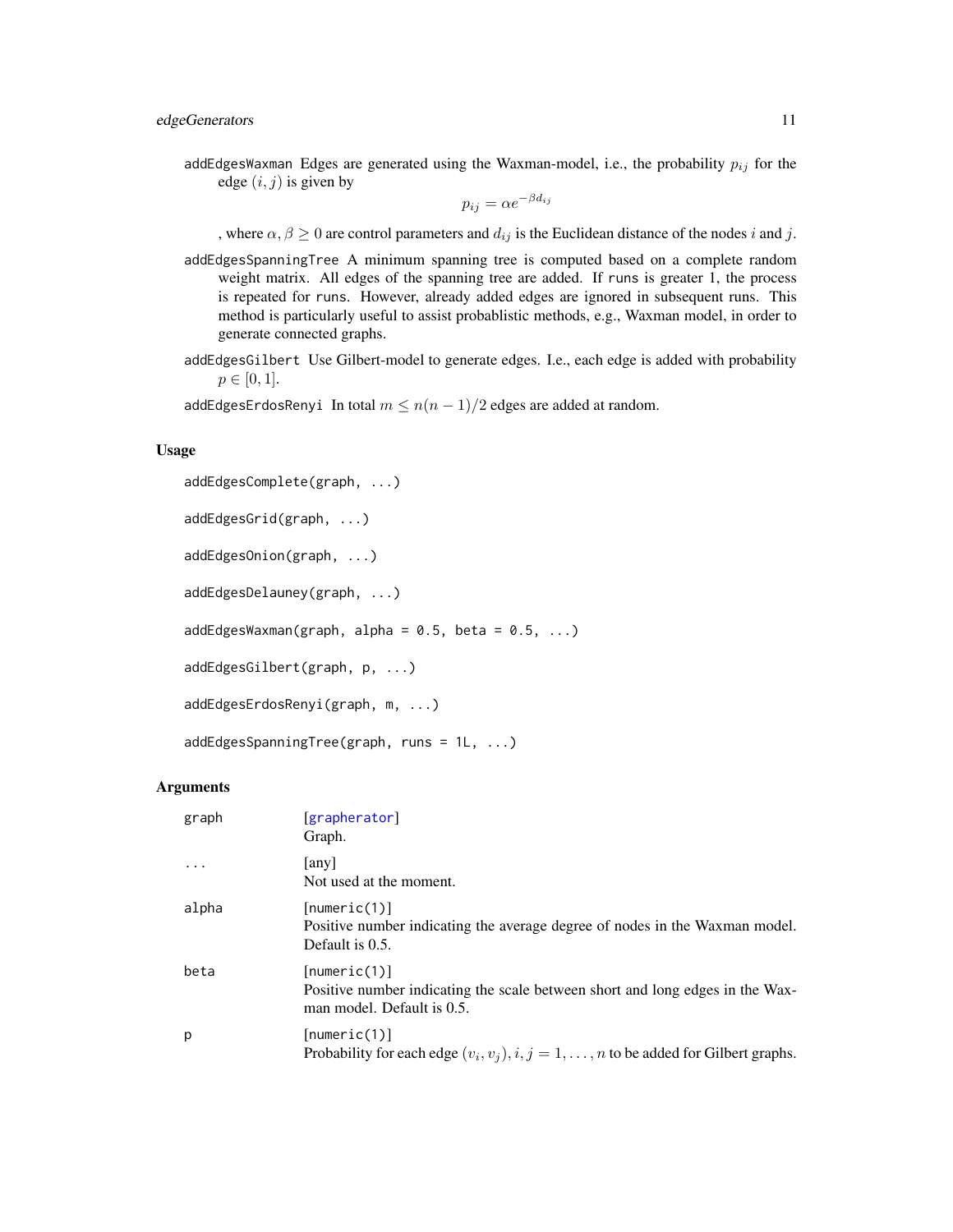<span id="page-11-0"></span>12 getter and the set of the set of the set of the set of the set of the set of the set of the set of the set of the set of the set of the set of the set of the set of the set of the set of the set of the set of the set of

| m    | [interer(1)]<br>Number of edges to sample for Erdos-Renyi graphs. Must be at most $n(n-1)/2$<br>where $n$ is the number of nodes of graph. |
|------|--------------------------------------------------------------------------------------------------------------------------------------------|
| runs | [interer(1)]<br>Number of runs to perform by addEdgesSpanningTree. Default is 1.                                                           |

# Details

Currently all edge generators create symmetric edges only.

## Value

list List with components:

adj.mat matrix Adjacency matrix.

generator [character(1) ] String description of the generator used.

# Note

These functions are not meant to be called directly. Instead, they need to be assigned to the generator argument of [addEdges](#page-1-1).

getter *Getter functions.*

## Description

Functions to extract meta information of grapherator object.

# Usage

```
getNumberOfNodes(graph)
```
getNumberOfEdges(graph)

getNumberOfClusters(graph)

getNumberOfWeights(graph)

getNodeCoordinates(graph, cluster.centers = FALSE)

getWeightMatrix(graph, objective)

getAdjacencyMatrix(graph)

getNodeDegrees(graph)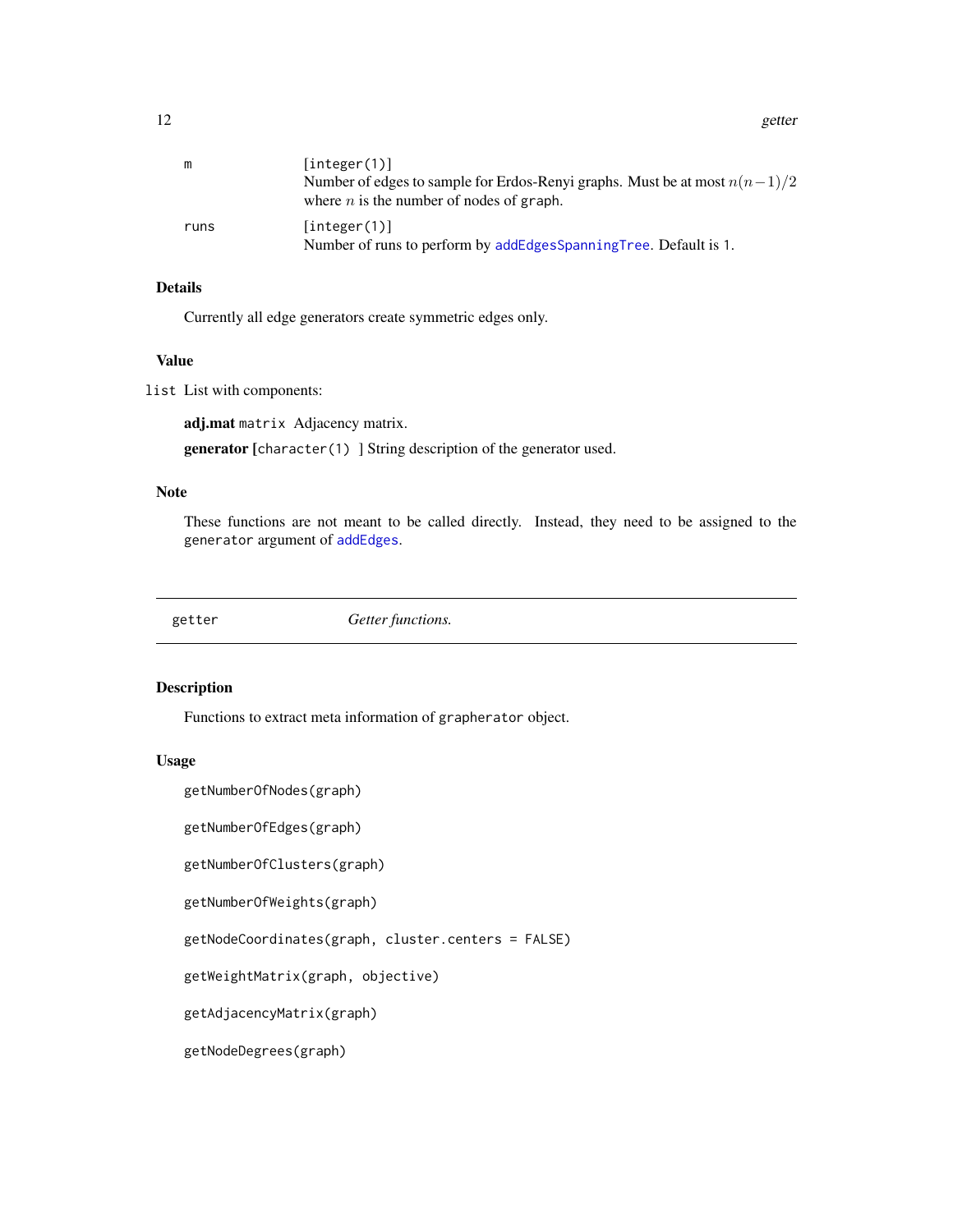#### <span id="page-12-0"></span>graph the contract of the contract of the contract of the contract of the contract of the contract of the contract of the contract of the contract of the contract of the contract of the contract of the contract of the cont

## Arguments

| graph           | [grapherator]                                                 |
|-----------------|---------------------------------------------------------------|
|                 | Graph.                                                        |
| cluster.centers |                                                               |
|                 | [logical(1)]                                                  |
|                 | Return coordinates of cluster centers only? Default is FALSE. |
| objective       | [integer(1)]                                                  |
|                 | Number of weight matrix to return.                            |

# Examples

```
g = graph(0, 100)g = addNodes(g, n = 25, generator = addNodesGrid)g = addEdges(g, generator = addEdgesGrid)g = addWeights(g, generator = addWeightsRandom, method = runif, min = 5, max = 100, to.int = TRUE)
g = addWeights(g, generator = addWeightsDistance, method = "euclidean")getNumberOfNodes(g)
getNumberOfEdges(g)
getNumberOfClusters(g)
getNumberOfWeights(g)
getNodeCoordinates(g)
getWeightMatrix(g, 2)
getAdjacencyMatrix(g)
getNodeDegrees(g)
```
<span id="page-12-1"></span>graph *Generate a bare graph.*

## Description

This function generates a bare graph object of type [grapherator](#page-13-1). The generated object does not contain nodes, edges or edge weights. It serves as a starting point for a three step approach of grapherator graph construction: 1) Add nodes respectively coordinates via [addNodes](#page-4-1), 2) add edges via [addEdges](#page-1-1) and finally 3) add edge weights with the function [addWeights](#page-5-1).

#### Usage

graph(lower, upper)

| lower | [interer(1)]<br>Lower bounds for node coordinates in the Euclidean plane. |
|-------|---------------------------------------------------------------------------|
| upper | [interer(1)]<br>Upper bounds for node coordinates in the Euclidean plane. |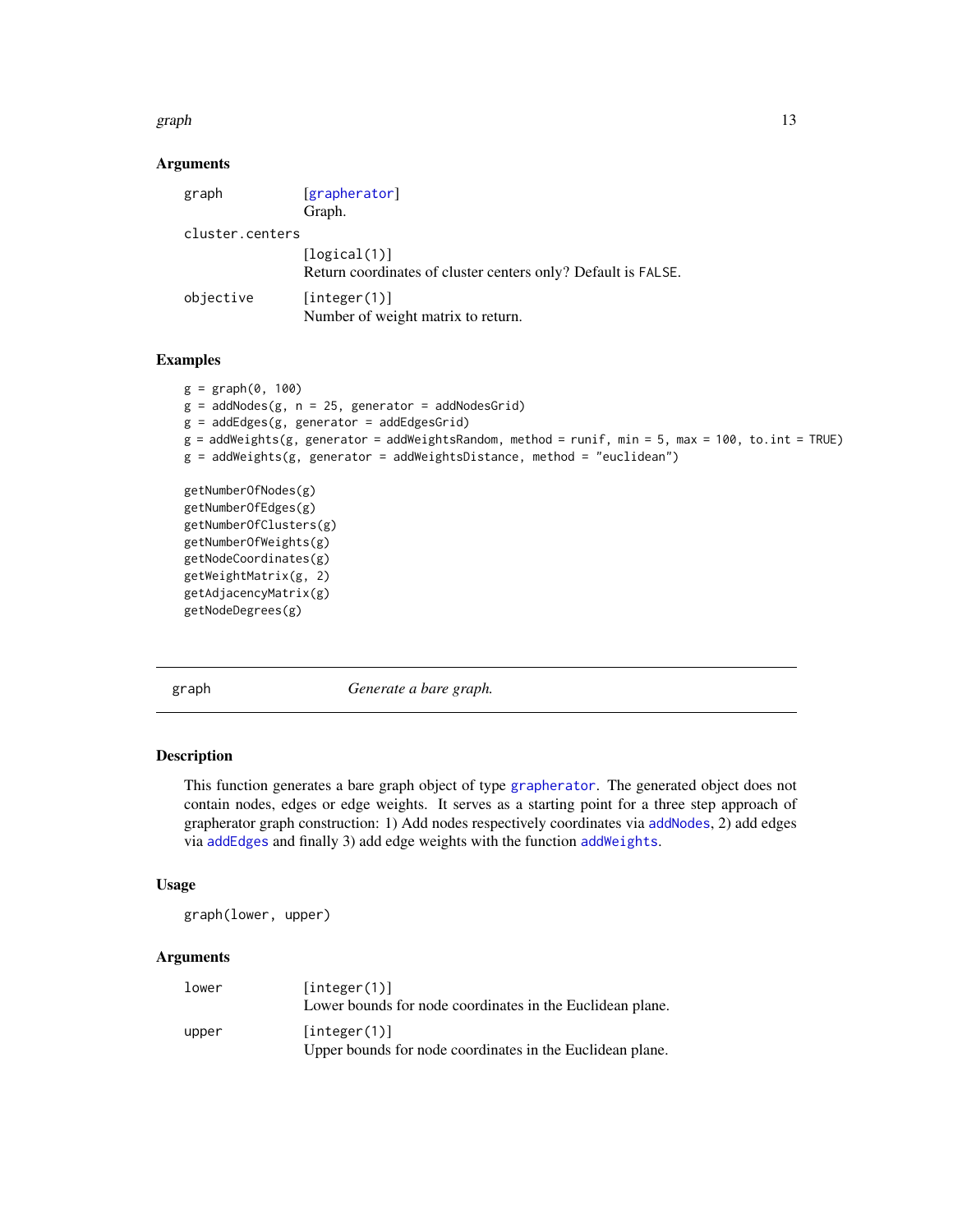#### <span id="page-13-0"></span>Value

[grapherator](#page-13-1) Graph.

## See Also

Other graph generators: [addEdges](#page-1-1), [addNodes](#page-4-1), [addWeights](#page-5-1)

# Examples

```
# complete graph with one U(10, 20) sampled weight per edge
g = graph(0, 10)g = addNodes(g, n = 10, generator = addNodesUniform)g = addEdges(g, generator = addEdgesComplete)
g = addWeights(g, generator = addWeightsRandom, method = runif, min = 10, max = 20)## Not run:
do.call(gridExtra::grid.arrange, plot(g, show.edges = FALSE))
## End(Not run)
# we extend the graph by adding another weight which is based
# on the Euclidean distance between the node coordinates
g = addWeights(g, generator = addWeightSDistance, method = "euclidean")## Not run:
do.call(gridExtra::grid.arrange, plot(g, show.edges = FALSE))
## End(Not run)
# next we generate a graph with each two weights per edge which resembles
# a street network. The edge weights have a positive correlation.
g = graph(0, 100)g = addNodes(g, n = 5, generator = addNodesLHS)g = addNodes(g, n = c(10, 10, 15, 20, 50), by. centers = TRUE,generator = addNodesUniform, lower = c(\theta, \theta), upper = c(1\theta, 1\theta))
g = addEdges(g, generator = addEdgesDelauney, type = "intracluster")
g = addEdges(g, generator = addEdgesDelauney, type = "intercluster", k = 4L)g = addWeights(g, generator = addWeightsCorrected, rho = 0.6)## Not run:
print(g)
do.call(gridExtra::grid.arrange, plot(g, show.edges = FALSE))
## End(Not run)
```
<span id="page-13-1"></span>grapherator *Graph object.*

#### Description

S3 object describing a graph with the following fields:

lower [numeric(2) ] Lower bounds for node coordinates in the Euclidean plane.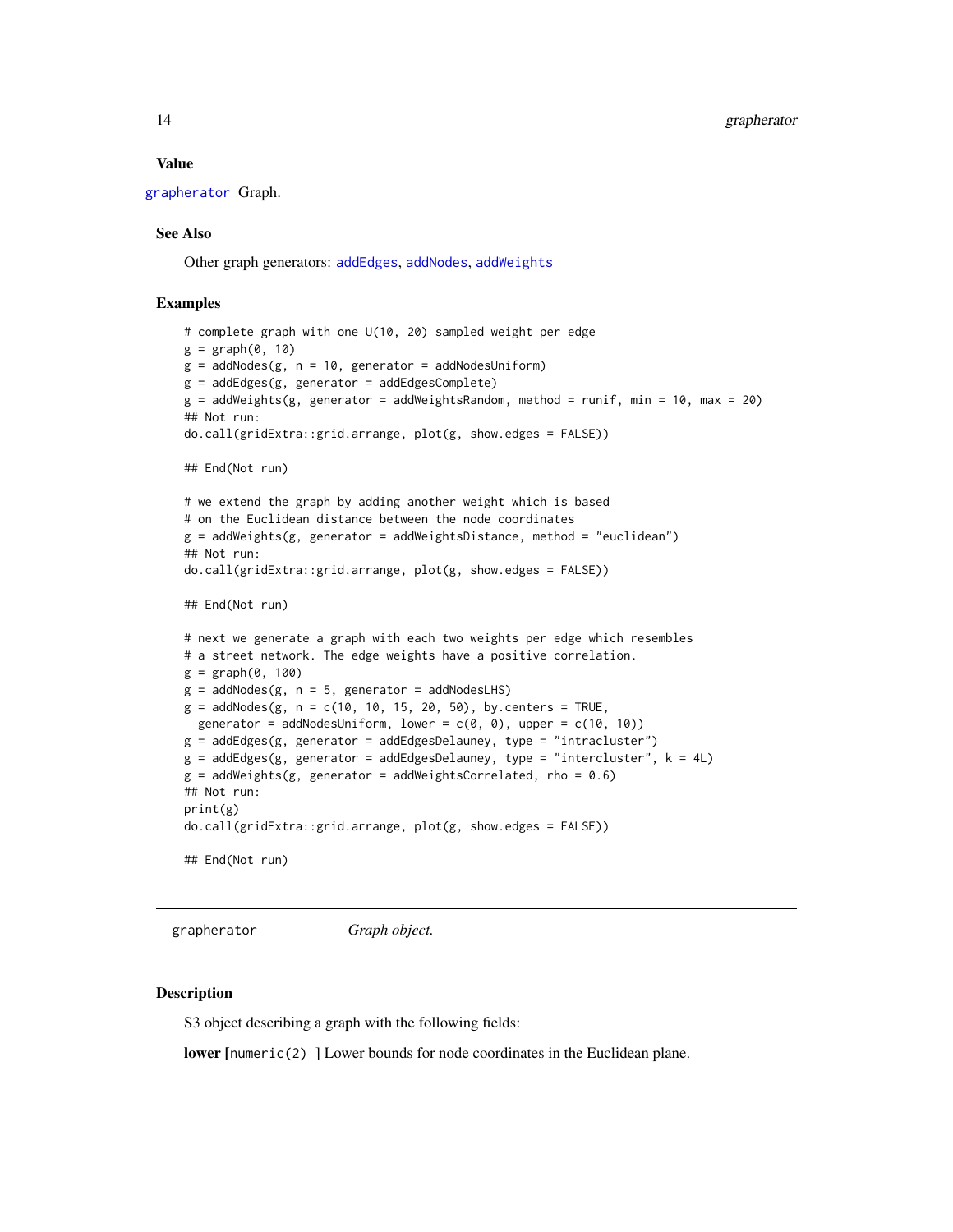<span id="page-14-0"></span>**upper**  $[numeric(2)]$  Upper bounds for node coordinates in the Euclidean plane.

n.clusters [integer(1) ] Number of clusters.

n.nodes [integer(1) ] Number of nodes.

n.edges [integer(1) ] Number of edges.

**n.weights** [integer(1) ] Number of weights associated with each edge.

node.types [character ] Character vector describing the node generators used to create nodes.

edge.types [character] Character vector describing the node generators used to create edges.

weight.types [character ] Character vector describing the node generators used to create weights.

weights [list of matrix ] List of weight/distance/cost matrizes.

degree [integer] Integer vector of node degrees.

- membership [integer | NULL ] Integer vector which stores the cluster membership of each node. Not NULL only if graph is clustered.
- coordinates  $[\text{matrix}(n, nodes, 2)]$  Matrix of node coordinates. Each row contains the node coordinates of one node.

nodeGenerators *Node generators.*

# <span id="page-14-1"></span>**Description**

Functions for the placement of nodes / node coordinates in the Euclidean plane. Function addNodesLHS generates a space-filling Latin-Hypercube-Sample (LHS), function addNodesUniform samples points from a bivariate uniform distribution, addNodesGrid generates a regular grid/lattice of points, addNodesTriangular generates a regular triangular grid/lattice and addNodesNormal generates nodes on basis of a normal distribution.

# Usage

```
addNodesLHS(n, lower = 0, upper = 1, method = NULL)addNodesUniform(n, lower, upper)
addNodesTriangular(n, lower, upper)
addNodesGrid(n, lower, upper)
addNodesNormal(n, lower, upper, x.mean, x.sd, y.mean, y.sd)
```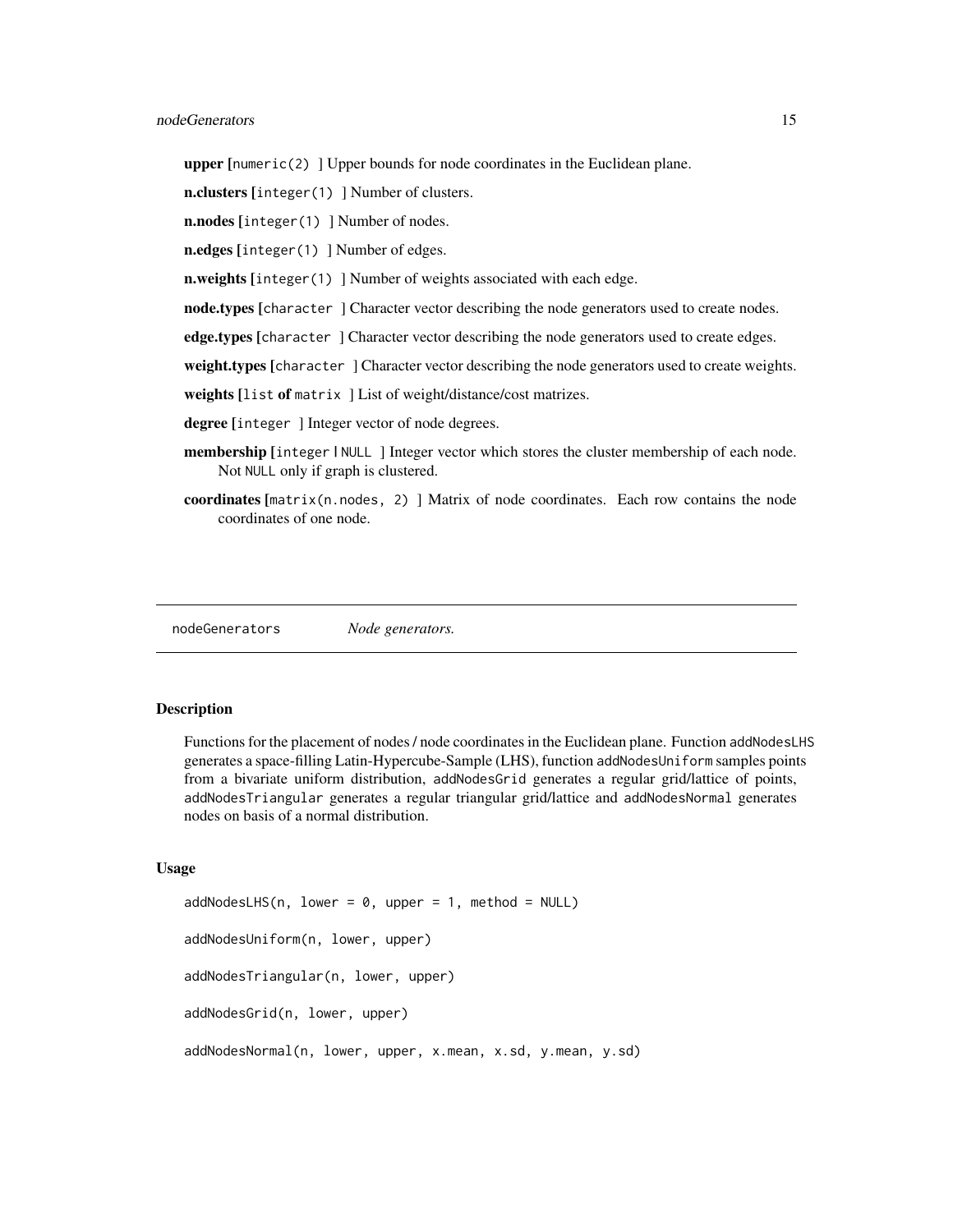# <span id="page-15-0"></span>Arguments

| n      | [integer(1)]<br>Number of nodes to generate.                                                                                |
|--------|-----------------------------------------------------------------------------------------------------------------------------|
| lower  | [numeric(2)]<br>Minimal values for the first and second node coordinates respectively. Default<br>is 0 for both dimensions. |
| upper  | [numeric(2)]<br>Maximal values for the first and second node coordinates respectively. Default<br>is 1 for both dimensions. |
| method | [function]<br>Function from package lhs. Default is maximinLHS. Only relevant for addNodesLHS.                              |
| x.mean | [numeric]<br>Mean value of normal distribution for x-value generation. Only relevant for<br>addNodesNormal.                 |
| x.sd   | [numeric]<br>Standard deviation of normal distribution for x-value generation. Only relevant<br>for addNodesNormal.         |
| y.mean | [numeric]<br>Mean value of normal distribution for y-value generation. Only relevant for<br>addNodesNormal.                 |
| y.sd   | [numeric]<br>Standard deviation of normal distribution for y-value generation. Only relevant<br>for addNodesNormal.         |
|        |                                                                                                                             |

## Value

list List with components:

coords [matrix(n, 2) ] Matrix of node coordinates. generator [character(1) ] String description of the generator used.

# Note

These functions are not meant to be called directly. Instead, they need to be assigned to the generator argument of [addNodes](#page-4-1).

<span id="page-15-1"></span>plot.grapherator *Visualize graph.*

# Description

plot.grapherator generates a scatterplot of the nodes in the Euclidean plane. Additionally, the edge weights are visualized. In case of one weight per edge either a histogram or an empirical distribution function is drawn. For graphs with two weights per edge a scatterplot is used.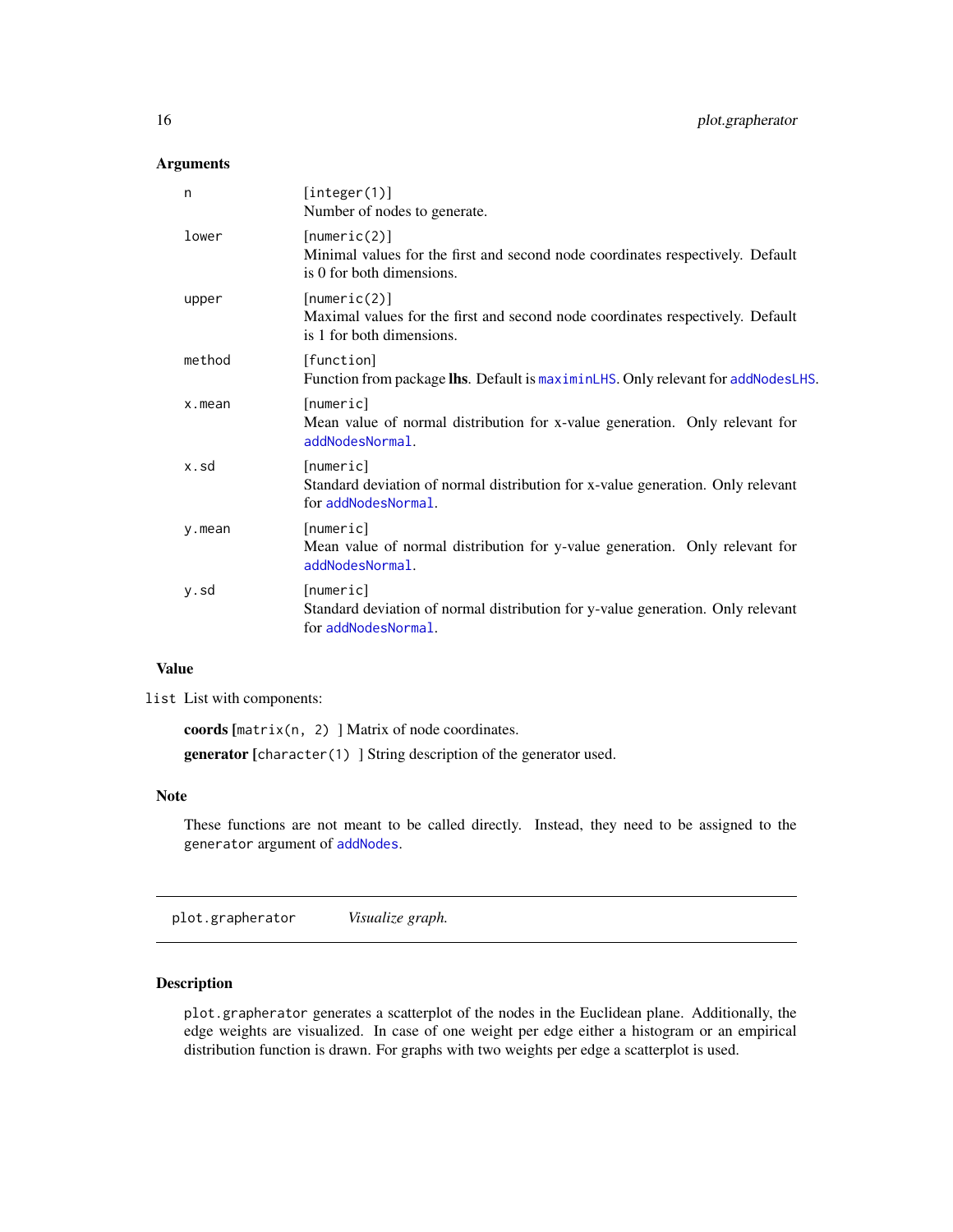# <span id="page-16-0"></span>plot.grapherator 17

# Usage

```
## S3 method for class 'grapherator'
plot(x, y = NULL, show-cluster.centers = TRUE,highlight.clusters = FALSE, show.edges = TRUE,
 weight.plot.type = "histogram", ...)
```
# Arguments

| X                    | [grapherator]<br>Graph.                                                                                                                                                                                                                              |
|----------------------|------------------------------------------------------------------------------------------------------------------------------------------------------------------------------------------------------------------------------------------------------|
| y                    | Not used at the moment.                                                                                                                                                                                                                              |
| show.cluster.centers |                                                                                                                                                                                                                                                      |
|                      | [logical(1)]                                                                                                                                                                                                                                         |
|                      | Display cluster centers? Default is TRUE. This option is ignored silently if the<br>instance is not clustered.                                                                                                                                       |
| highlight.clusters   |                                                                                                                                                                                                                                                      |
|                      | [logical(1)]<br>Shall nodes be coloured by cluster membership? Default is FALSE.                                                                                                                                                                     |
| show.edges           | [logical(1)]<br>Display edges? Keep in mind, that the number of edges is $O(n^2)$ where <i>n</i> is the<br>number of nodes. Default is TRUE.                                                                                                         |
| weight.plot.type     |                                                                                                                                                                                                                                                      |
|                      | [character(1)]<br>Type of visualization which should be used for weights in case x has only as<br>single weight attached to each edge. Either "histogram" or "ecdf" (empirical<br>distribution function) are possible choices. Default is histogram. |
|                      | [any]<br>Not used at the moment.                                                                                                                                                                                                                     |

# Value

list A list of [ggplot](#page-0-0) objects with components pl.weights (scatterplot of edge weights) and eventually pl.coords (scatterplot of nodes). The latter is NULL, if graph has no associated coordinates.

# Examples

```
g = graph(0, 100)g = addNodes(g, n = 25, generator = addNodesGrid)g = addEdges(g, generator = addEdgesDelauney)
g = addWeights(g, generator = addWeightsDistance, method = "manhattan")## Not run:
pls = plot(g, weight.plot.type = "ecdf")
## End(Not run)
g = addWeights(g, generator = addWeightsRandom,method = rpois, lambda = 0.1)
## Not run:
pls = plot(g, show.edges = FALSE)
```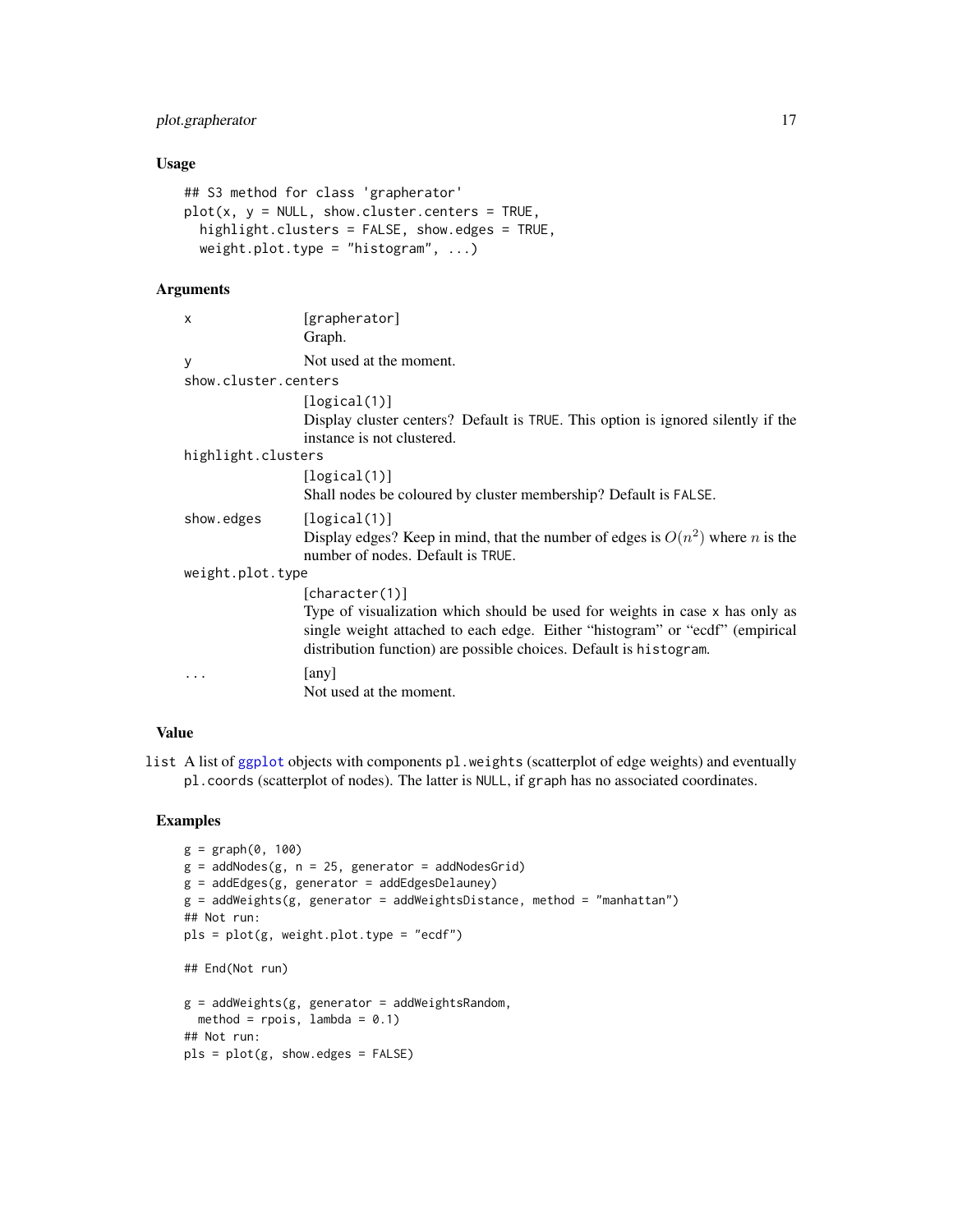```
## End(Not run)
```

```
g = graph(0, 100)g = addNodes(g, n = 25, generator = addNodesGrid)g = addNodes(g, n = 9, by.centers = TRUE, generator = addNodesGrid,lower = c(0, 0), upper = c(7, 7))g = addEdges(g, generator = addEdgesDelauney)g = addWeights(g, generator = addWeightsCorrelated, rho = -0.8)## Not run:
do.call(gridExtra::grid.arrange, plot(g, show.edges = FALSE))
do.call(gridExtra::grid.arrange, plot(g, show.edges = TRUE,
 show.cluster.centers = FALSE))
```

```
## End(Not run)
```
<span id="page-17-1"></span>

writeGP *Export/import graph.*

#### <span id="page-17-2"></span>Description

Given a grapherator graph function [writeGP](#page-17-1) saves the graph to a file. Function [readGP](#page-17-2) imports a graph given a filename.

#### Usage

writeGP(graph, file)

readGP(file)

# **Arguments**

| graph | [grapherator]<br>Graph.                                                                                                                         |
|-------|-------------------------------------------------------------------------------------------------------------------------------------------------|
| file  | [character(1)]<br>Path to file where the graph shall be stored (for write GP) or which contains the<br>graph to be imported (for link{readGP}). |

#### Details

Instances are stored in a format similar to the one used by Cardoso et al. in their MOST project. Note that all values in each line are separated by comma. First line contains four integer values: number of nodes n, number of edges m, number of clusters cl and number of weights p per edge. The second line contains the weight types. The third line contains the node types. The next n lines contain the node coordinates. In case of a clustered instance the next line contains the node to cluster membership mapping. The last m lines contain the following information each:  $i, j, w1(i,j),...,wp(i,j)$ I.e., each two node numbers i and j followed by the p weights of the edge (i, j).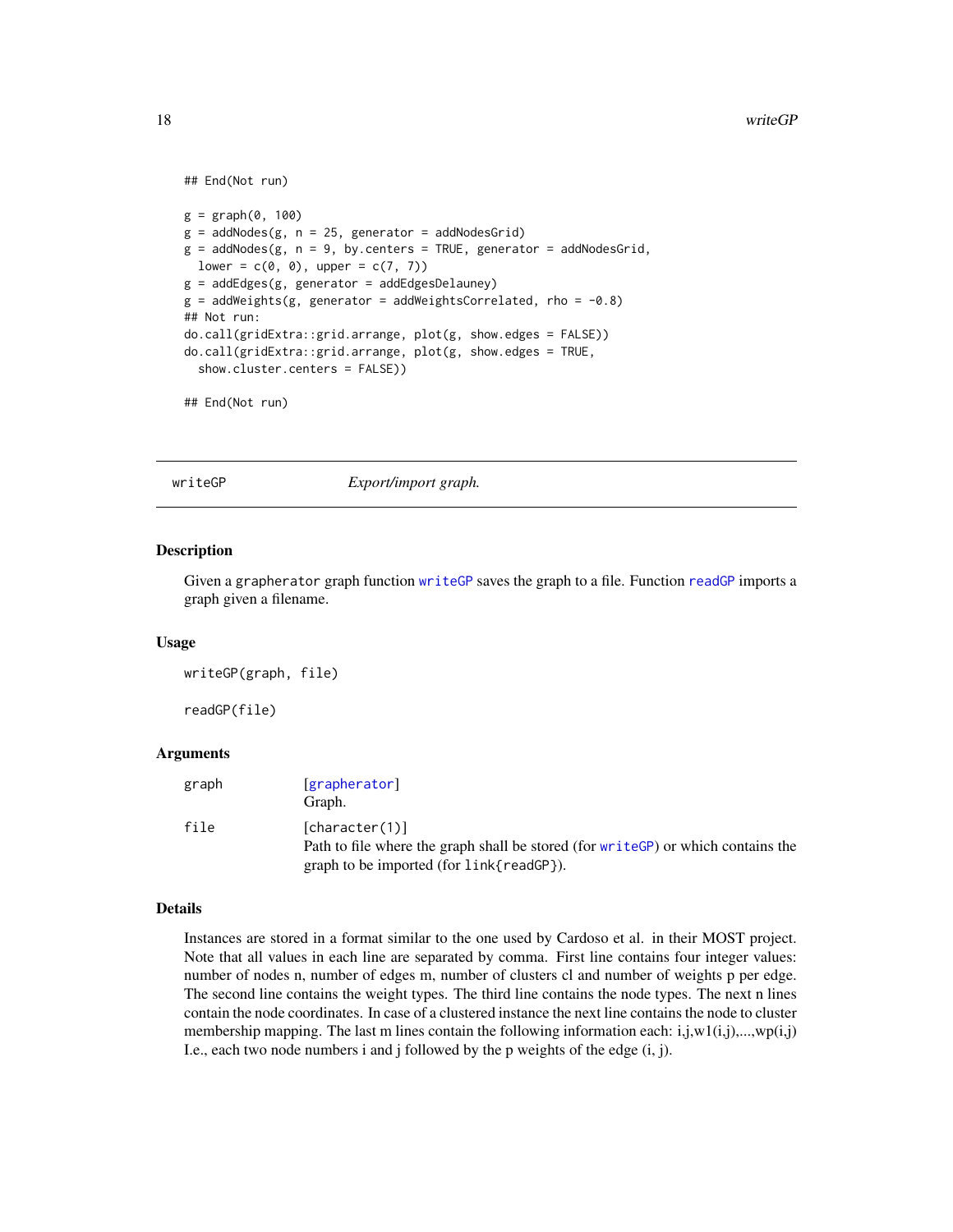## <span id="page-18-0"></span>writeGP 19

# Value

Function [writeGP](#page-17-1) silently returns the passed filename file whereas [writeGP](#page-17-1) returns a grapherator object.

# Examples

```
g = graph(0, 100)g = addNodes(g, n = 25, generator = addNodesGrid)g = addEdges(g, generator = addEdgesGrid)g = addWeights(g, generator = addWeightsRandom, method = runif, min = 5, max = 100, to.int = TRUE)
g = addWeights(g, generator = addWeightsRandom, method = runif, min = 10, max = 100, to.int = TRUE)
## Not run:
filename = tempfile()
writeGP(g, file = filename)
g2 = readGP(file = filename)
unlink(filename)
do.call(gridExtra::grid.arrange, c(plot(g), plot(g2), list(nrow = 2)))
```
## End(Not run)